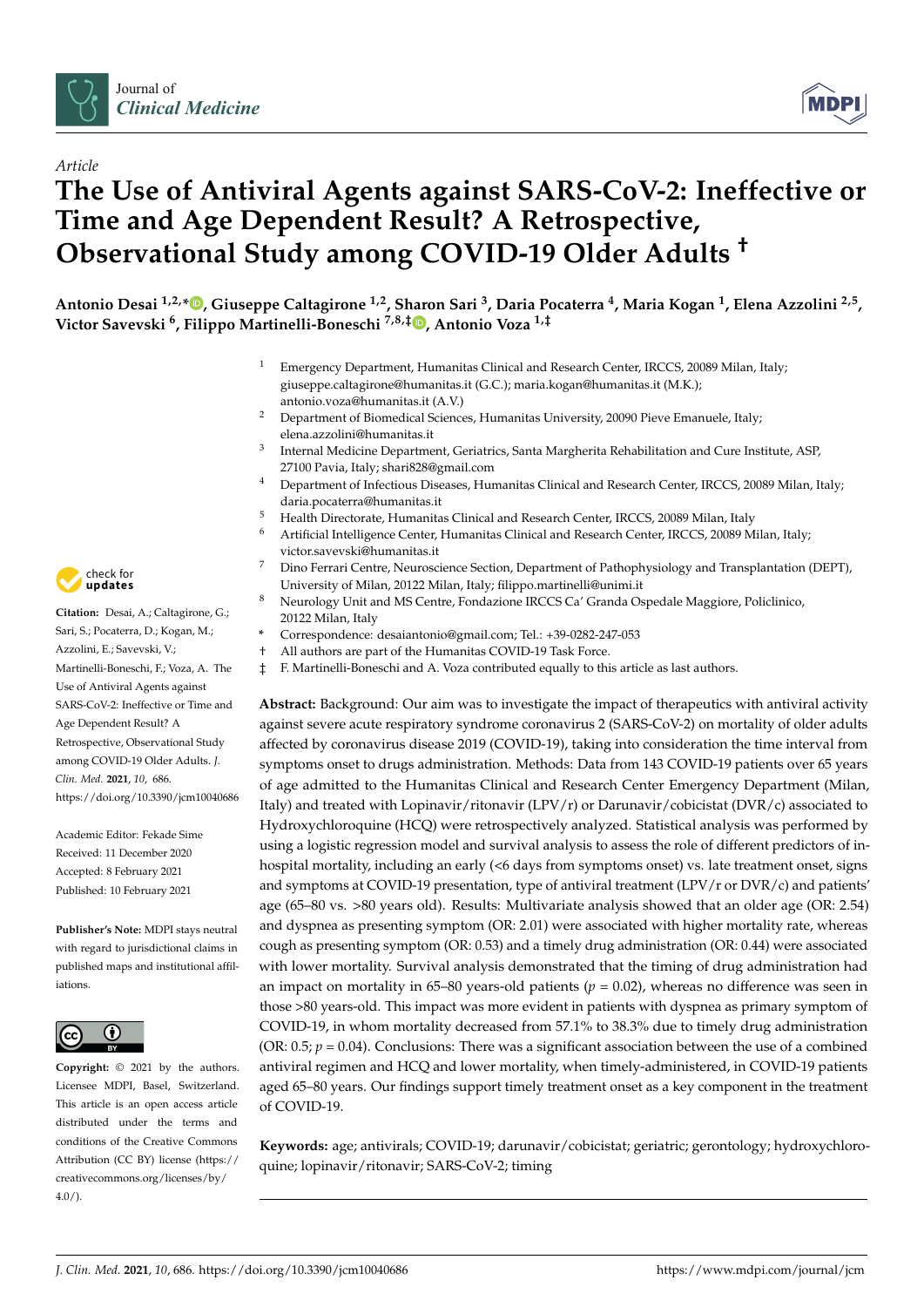#### **1. Introduction**

During the severe acute respiratory syndrome coronavirus 2 (SARS-CoV-2) pandemic, the causal agent of coronavirus disease 2019 (COVID-19), several drugs were investigated in randomized trials worldwide including antiviral agents and antimalarial medications [\[1\]](#page-8-0). However, as yet, the World Health Organization (WHO) claimed that there is no specific treatment recommended to prevent or treat COVID-19, and isolation, quarantine, and infection-control measures remain the gold standard to reduce the spread of the virus.

A Human Immunodeficiency Virus (HIV) protease inhibitor, Lopinavir/Ritonavir (LPV/r), has been a suitable candidate for SARS-CoV-2 infection treatment given its in vitro efficacy against the severe acute respiratory syndrome (SARS) associated coronavirus [\[1](#page-8-0)[,2\]](#page-8-1). A similar consideration was also applied to Darunavir/Cobicistat (DVR/c) [\[2–](#page-8-1)[5\]](#page-8-2). Hydroxychloroquine (HCQ), on the other hand, has been used for decades to treat malaria and other autoimmune diseases. Its anti-inflammatory and immunomodulating properties have made HCQ a feasible therapeutic strategy to consider for the treatment of COVID-19, alone or in association with other medications  $[6-8]$  $[6-8]$ .

Notwithstanding, pivotal studies have failed to prove these drugs to be effective against COVID-19, and no prior study has considered the timing of drug administration from symptom onset in older adults [\[9–](#page-9-1)[13\]](#page-9-2).

In the light of the fact that the risk for severe illness due to COVID-19 increases with age and SARS-CoV-2 infection-related deaths were mostly seen in older adults (80% of cases) [\[14\]](#page-9-3), we performed a retrospective observational study in older adults (considered as adults above 65 years of age), to investigate whether a combination of therapeutics with antiviral activity against SARS-CoV-2 could be truly considered ineffective in the treatment of SARS-CoV-2 infection. We decided to focus our analysis on these drugs, despite the fact they have been previously reported to be ineffective, to evaluate whether timely drug administration can have an impact on the natural course of the disease.

Therefore, the main objective of the study was to investigate whether a timely administration of a combined regimen of HCQ and LPV/r or DVR/c, related to the symptom onset, could improve patients' outcome in terms of mortality. A secondary endpoint was to estimate the impact of a timely drug administration in terms of disease progression and need to Intensive Care Unit (ICU) admission in hospitalized patients. Association between symptom type at disease onset, whether cough, dyspnea, fever, gastrointestinal (GI) symptoms, and/or anosmia and ageusia, and mortality were also tested as secondary endpoints.

#### **2. Materials and Methods**

# *2.1. Study Design, Participants, and Data Collection*

This single-center observational study was conducted at the Emergency Department (ED) of the Humanitas Clinical and Research Center, Milan, Italy (HUMANITAS). The study was approved by the ethical committee of HUMANITAS and performed in accordance with the principles of the Helsinki declaration (Protocol nr. 369/20; approved on: 22 April 2020) [\[15\]](#page-9-4).

We retrieved and analyzed data of 143 older adults (patients over 65 years of age) admitted to our ED from February 21st, 2020 to April 14th, 2020. All the patients included in our study presented with symptoms attributable to SARS-CoV-2 infection on hospital admission and were diagnosed with COVID-19 according to WHO interim guidance [\[16\]](#page-9-5). Real Time Polymerase Chain Reaction (RT-PCR) was performed on a nasopharyngeal swab in all subjects to establish a laboratory confirmation for SARS-CoV-2 infection. Additional inclusion criteria were to receive a combined treatment with HCQ and LPV/r or DVR/c according to the Italian Health Ministry rules and local protocols at HUMANITAS and access to the full set of clinical and radiological data. The ED discharge or the need for hospitalization was assessed on a case-by-case approach.

Clinical electronic medical records were reviewed for all patients who tested positive for SARS-CoV-2 infection. Data were collected and stored in a dedicated database built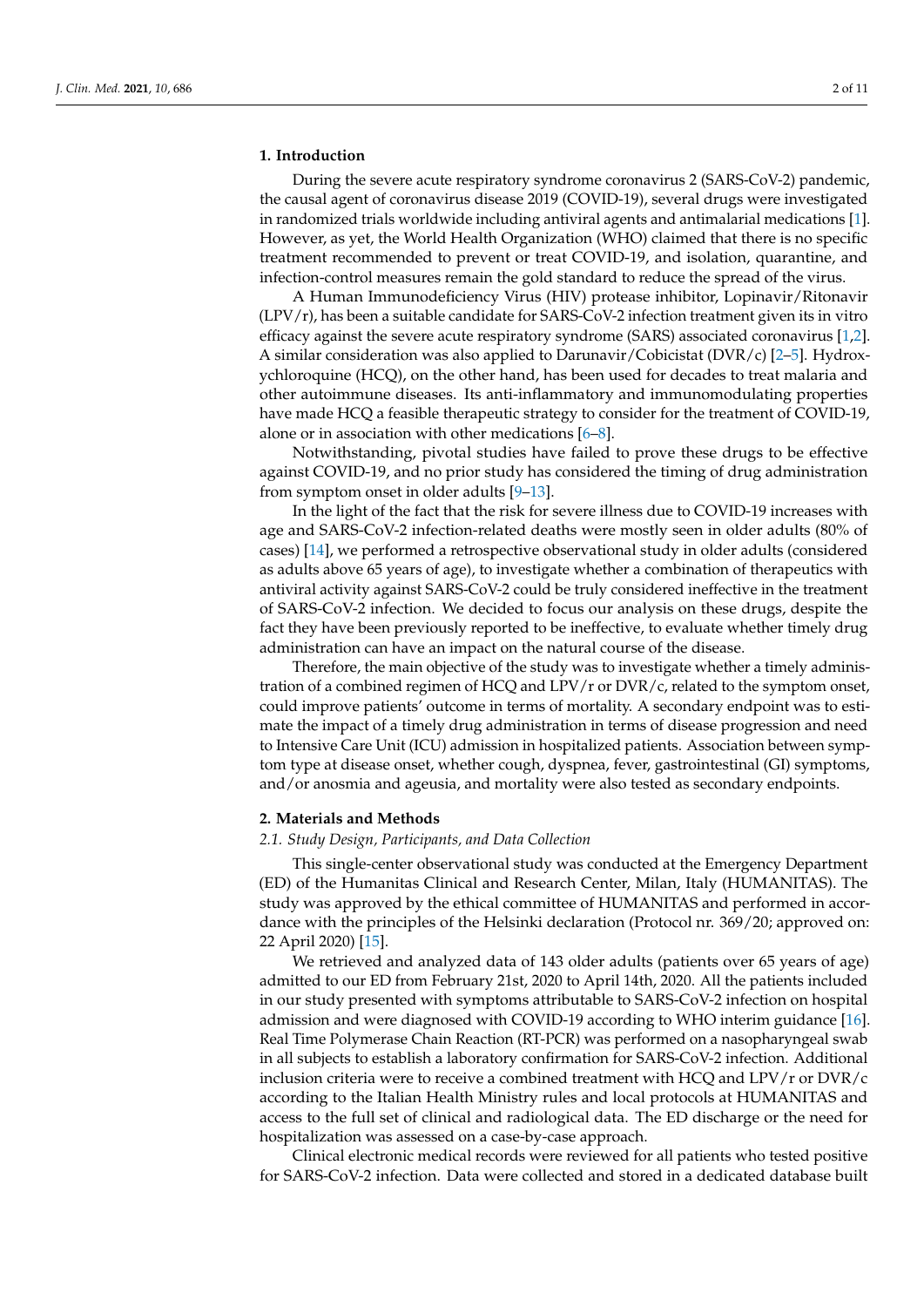solely for this purpose. Any missing or uncertain records were clarified through direct communication with the relevant health-care providers and family members.

The following variables were collected: age, gender, comorbidities, chronic treatment, the time interval between symptoms onset and drug administration, type of symptom at the presentation of COVID-19 (fever, cough, dyspnea, gastrointestinal disturbances (GI), hyposmia/hypogeusia), treatment provided during Emergency Department (ED) stay (antiviral agents, antibacterial agents, Hydroxychloroquine, antibiotics, and low molecular weight heparin (LWMH) therapy), days of hospitalization, pulmonary computed tomography (CT) scan categorized into the appearance of ground-glass opacity, consolidation, lymphadenopathy, and pleural effusion, and clinical outcome of patients including in-hospital mortality and ICU transfer as reported in a previous paper [\[17\]](#page-9-6). Data were made available only to authorized personnel, stored on a local server, and retrieved for this analysis.

# *2.2. Lopinavir/Ritonavir (LPV/r), Darunavir/Cobicistat (DVR/c), Hydroxychloroquine (HCQ), and Need for Hospitalization*

Antiviral therapy was administered as follows: Lopinavir/Ritonavir 400 mg/100 mg orally twice daily or Darunavir/Cobicistat 800/150 mg orally once daily, for a period of five to twenty days. The duration of treatment was based on the clinical response. Drug selection was based solely on availability. HCQ 200 mg orally twice a day was started in all patients with confirmed SARS-CoV-2 infection. Treatment duration was between 5 and 20 days, depending on the patients' clinical response. Patients with prolonged QT intervals on the electrocardiogram were excluded due to the potential proarrhythmic effect of the drug.

The need for hospitalization was evaluated case-by-case, considering multiple factors such as age, clinical status, respiratory parameters, and comorbidities. CURB65, which is a clinical algorithm validated for predicting mortality in CAP (community-acquired pneumonia) and infection of any site, and pneumonia severity index (PSI) scores was also used but not included in these analyses [\[18,](#page-9-7)[19\]](#page-9-8).

## *2.3. Statistical Analysis*

Categorical variables were represented in terms of frequency distributions, while quantitative variables were described as mean and standard deviation (SD) or median and interquartile range (IQR).

The primary outcome of the study is to investigate whether a timely administration of a combined regimen of HCQ and LPV/r or DVR/c, related to the symptom onset, could improve patients' outcome in terms of mortality. Assuming mortality of 43.5% detected in a previous study on 3191 COVID-19 patients >65 years (prevalence ranges from 33.7% in those between 65 and 80 years to 53.5% in those >80 years) [\[20\]](#page-9-9), the required sample size to achieve an 80% power ( $β = 0.2$ ) at  $α = 0.05$  to detect a difference in mortality between early vs. late drug start with 1 to 1 allocation is 154 patients assuming an OR of 2.5, and 110 patients assuming an OR of 3.0 [\[21\]](#page-9-10). We performed univariate analyses using the chi-square test for independence for categorical variables and unpaired *t*-test (or, if assumptions were not met, Mann–Whitney's test) for quantitative variables. Outcomes of interest were mortality and transfer to ICU expressed as categorical variables or as survival time.

Survival analysis was performed using the Kaplan–Meier approach in the entire cohort of patients, as well as in patients between 65 and 80 years and in those aged >80 years. The proportionality of hazard was tested by means of the log–rank test. A multivariate analysis using a logistic regression model was performed with mortality as a dependent variable and as predictors, those variables which were significant with  $p < 0.1$  at univariate testing with a backward selection based on likelihood ratio to find the most parsimonious model. Tested variables as predictors were: age, gender, type of antivirals used, LMWH use, type of symptom at presentation (fever, cough, dyspnea, GI problems, hyposmia/hypogeusia), and the time interval between symptoms onset and drug administration.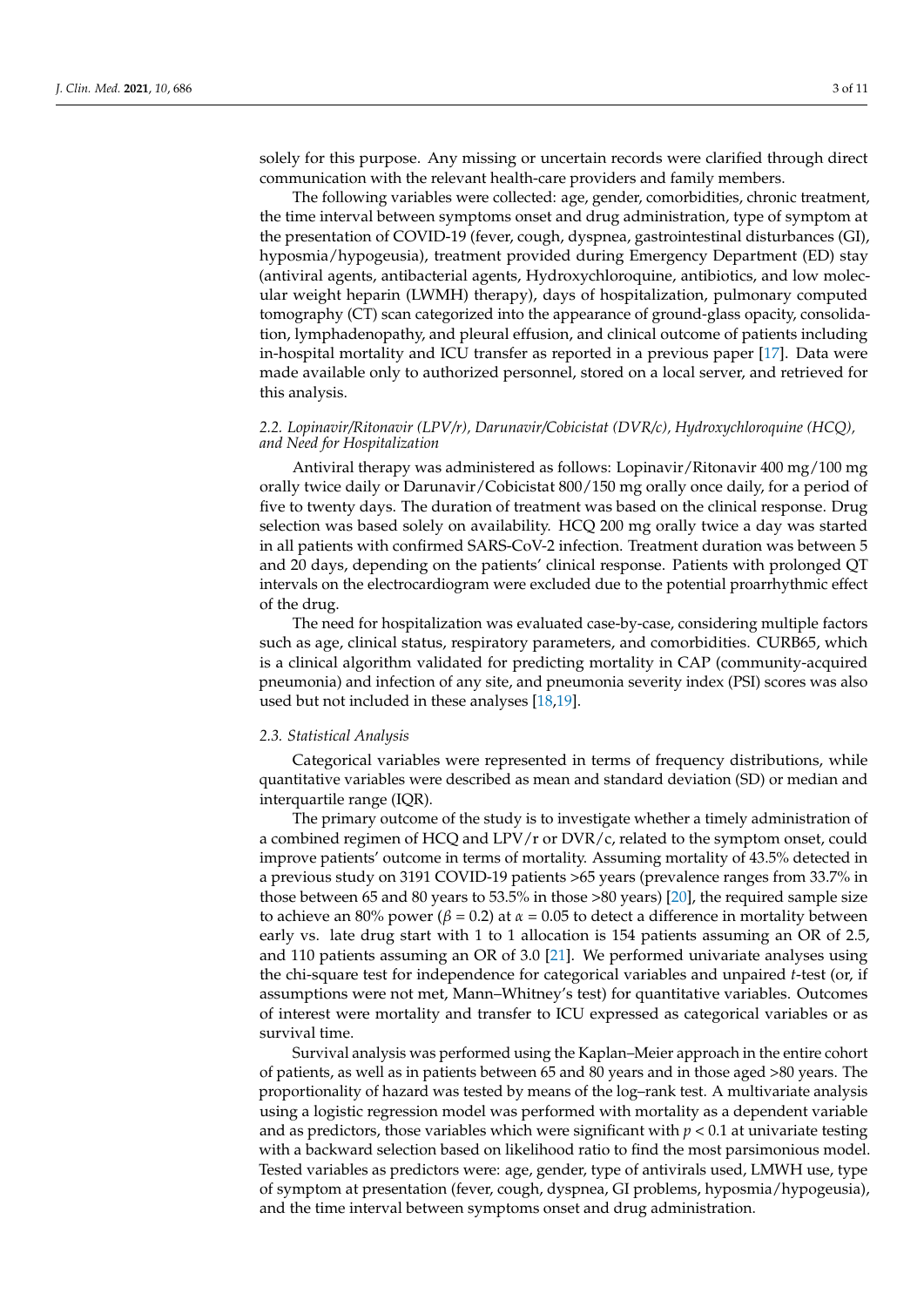In inferential testing, *p* < 0.05 was considered statistically significant. Analyses were performed with IBM SPSS software version 26.0.

#### **3. Results**

We focused our analyses on 143 older adults treated with LPV/r and HCQ or DVR/c and HCQ, representing 24.8% of the total sample of COVID-19 patients who accessed the ED and 47.9% of those >65 years, for whom we retrieved the date of symptom onset which was within 6 days in 50.3% and later in 49.7%.

The mean age was 76.2 years, 68.5% of patients were between 65 and 80 years, and 31.5% above 80 years of age. The male to female ratio was 2.5 to 1. In terms of the outcome, in-hospital mortality was 42%, and 7% of patients were transferred to ICU.

When we stratified patients into two groups (65–80 vs. >80 years), there was a significant difference in mortality (33.7% vs.  $60\%$ ;  $p = 0.003$ ) and in the percentage of patients who were transferred to the ICU (10.2% vs.  $0\%$ ;  $p = 0.03$ ).

Presenting symptoms of COVID-19 were fever in 88.1% of patients, dyspnea in 67.1%, cough in 53.8%, whereas GI disturbances and hyposmia/hypogeusia were seen in 18.9% and 5.6% of patients, respectively (Table [1\)](#page-3-0). In 81.8% of cases, clinical onset was characterized by more than one symptom. In terms of CT scan, all patients had a ground-glass appearance, 33.6% a consolidation, while lymphadenopathy was seen in 35.5%, and pleural effusion in 14.7% of cases (Table [1\)](#page-3-0).

<span id="page-3-0"></span>**Table 1.** Baseline clinical features of patients stratified by age category (65–80 years and >80 years). The *p* value refers to the comparison between >80 years to 65–80 years.

| <b>Variables</b>                                    |                             | <b>Age Categories</b>     |                         |             |  |  |
|-----------------------------------------------------|-----------------------------|---------------------------|-------------------------|-------------|--|--|
|                                                     | <b>Total</b><br>$(n = 143)$ | 65-80 Years<br>$(n = 98)$ | >80 Years<br>$(n = 45)$ | $p$ -Value  |  |  |
| Age, mean (SD),<br>min-max                          | 76.2(7.4)<br>66-93          | 71.9(3.8)<br>$66 - 79$    | 85.5(4.2)<br>$80 - 93$  | p < 0.0001  |  |  |
| Male, $n$ (%)                                       | 102 (71.3%)                 | 72 (73.5%)                | 30 (66.7%)              | $p = 0.40$  |  |  |
| Antivirals,<br>LPV/r:DVR/c<br>(% of $LPV/r$ )       | 97:46<br>$(67.8\%)$         | 68:30<br>$(69.4\%)$       | 29:16<br>$(64.4\%)$     | $p = 0.55$  |  |  |
| LMWH, $n$ $\left(\frac{9}{6}\right)$                | 126<br>$(88.1\%)$           | 81<br>$(82.7\%)$          | 45 (100%)               | $p = 0.003$ |  |  |
| Fever, $n$ (%)                                      | 126<br>$(88.1\%)$           | 88<br>$(89.8\%)$          | 38<br>$(84.4\%)$        | $p = 0.36$  |  |  |
| Cough, $n$ (%)                                      | 77 (53.8%)                  | $61(62.2\%)$              | $16(35.6\%)$            | $p = 0.003$ |  |  |
| Dyspnea, $n$ (%)                                    | $96(67.1\%)$                | $61(62.2\%)$              | 35 (77.8%)              | $p = 0.06$  |  |  |
| Gastrointestinal problems, $n$<br>(%)               | 27 (18.9%)                  | $20(20.4\%)$              | $7(15.6\%)$             | $p = 0.49$  |  |  |
| Hyposmia/hypogeusia, n (%)                          | $8(5.6\%)$                  | $5(5.1\%)$                | $3(6.7\%)$              | $p = 0.71$  |  |  |
| >1 symptoms, $n$ (%)                                | 117 (81.8%)                 | 83 (84.7%)                | 34 (75.6%)              | $p = 0.19$  |  |  |
| Time to drug start (<6 days),<br>$n\left(\%\right)$ | 72 (50.3%)                  | 48 (49%)                  | 24 (53.3%)              | $p = 0.63$  |  |  |
| In-hospital death, n<br>$(\%)$                      | 60<br>(42%)                 | 33<br>$(33.7\%)$          | 27 (60%)                | $p = 0.003$ |  |  |
| ICU transfer, n<br>(%)                              | 10<br>(7%)                  | 10<br>$(10.2\%)$          | $0(0\%)$                | $p = 0.03$  |  |  |

LPV/r: Lopinavir/Ritonavir; DVR/c: Darunavir/Cobicistat; ICU: Intensive care Unit; LMWH: Low Molecular Weight Heparin; SD: Standard Deviation. In bold significant findings.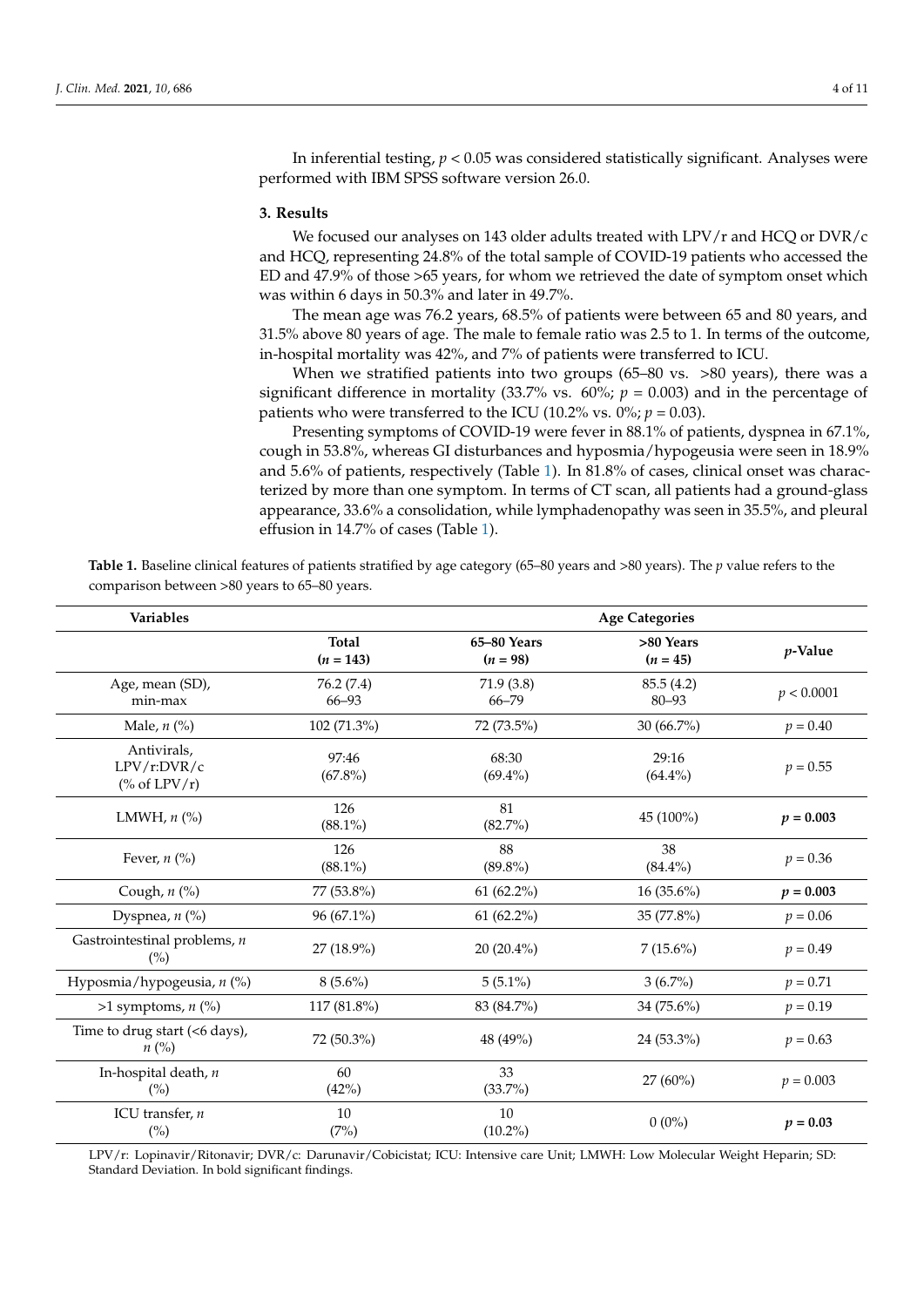When we stratified patients into the two age groups, we noted a significantly higher prevalence of cough as presenting symptom in 65–80 years old group compared to >80 years (62.2% vs. 35.6%;  $p = 0.003$ ) and a lower incidence of dyspnea complaint (62.2% vs. 77.8%;  $p = 0.06$ ) (Table [1\)](#page-3-0). No difference was found in CT findings between the two age groups.

Moreover, no difference was found between the two age groups in terms of treatment onset, which was within 6 days from symptom onset in 49% of patients in patients aged 65 to 80 years and 53.3% in patients aged over 80 years old. Moreover, no differences were found in patients treated with LPV/r antiviral scheme associated with HCQ compared to DVR/c associated with HCQ (69.4% vs. 64.4%). A significant difference was found in terms of LMWH use between the two age groups (82.7% of pts. between 65 to 80 versus 100% in patients over 80 years old (*p* = 0.003)) (Table [1\)](#page-3-0).

When assessing the role of different variables on mortality, we found that age category, cough and dyspnea as presenting symptoms, and time to drug start were associated with mortality at univariate analysis. Type of antiviral treatment had no impact on mortality (40.2% for LPV/r vs. 45.7% for DVR/c; *p* = 0.54) (Table [2\)](#page-4-0).

<span id="page-4-0"></span>**Table 2.** Significant predictors of in-hospital mortality at univariate and multivariate analysis. ORs and 95% CI refers to the risk of mortality according to univariate and multivariate models.

| <b>Predictors of Mortality</b>         |                                  |                 |                             |                 |  |  |  |
|----------------------------------------|----------------------------------|-----------------|-----------------------------|-----------------|--|--|--|
|                                        | <b>Univariate</b><br>$(n = 143)$ |                 | Multivariate<br>$(n = 143)$ |                 |  |  |  |
| Predictors                             | OR (95% CI)                      | <i>v</i> -Value | <b>OR (95% CI)</b>          | <i>p</i> -Value |  |  |  |
| Age: $>80$ vs. 65–80 years             | $2.95(1.4-6.1)$                  | 0.003           | $2.54(1.2-5.6)$             | 0.03            |  |  |  |
| Cough, $n$ $\left(\% \right)$          | $0.48(0.24 - 0.94)$              | 0.03            | $0.53(0.2-1.1)$             | 0.09            |  |  |  |
| Dyspnea, $n$ $\left(\% \right)$        | $2.17(1.03 - 4.55)$              | 0.04            | $2.01(0.9-4.4)$             | 0.08            |  |  |  |
| Time to drug start (< 6 days), $n$ (%) | $0.49(0.2-0.9)$                  | 0.03            | $0.44(0.2-0.9)$             | 0.02            |  |  |  |

When tested at multivariate analysis, the final most parsimonious model included an older age (OR: 2.54; 95% CI: 1.2–5.6;  $p = 0.03$ ) and dyspnea as presenting symptom (OR: 2.01;  $95\%$  CI:  $0.9-4.4$ ;  $p = 0.08$ ) as risk factors, whereas cough as presenting symptom (OR: 0.53; 95% CI: 0.2–1.1;  $p = 0.09$ ) and a timely treatment administration (OR: 0.44; 95% CI: 0.2–0.9;  $p = 0.02$ ) were protective factors (Table [2\)](#page-4-0).

When we stratified patients according to their age category, there was an effect of early treatment administration on mortality in those aged 65 to 80 years-old with a median survival of 44 vs. 20 days ( $p = 0.02$ ; log-rank test), while no effect was seen in patients over 80 years old (median survival: [1](#page-5-0)1 vs. 12 days;  $p = 0.66$ ; log–rank test) (Figures 1 and [2\)](#page-5-1). Figure [3](#page-6-0) depicts the impact of an early versus late drug administration in patients who experience dyspnea with a mortality ranging from 38.1% to 57.1% (OR: 0.4; 95% CI: 0.17–0.99;  $p = 0.04$ ), whereas in patients with no dyspnea at disease onset the difference in mortality due to an early versus late treatment onset was less relevant (24% vs. 36.4%; OR: 0.5; 95% CI:  $0.13-1.81; p = 0.03$ ).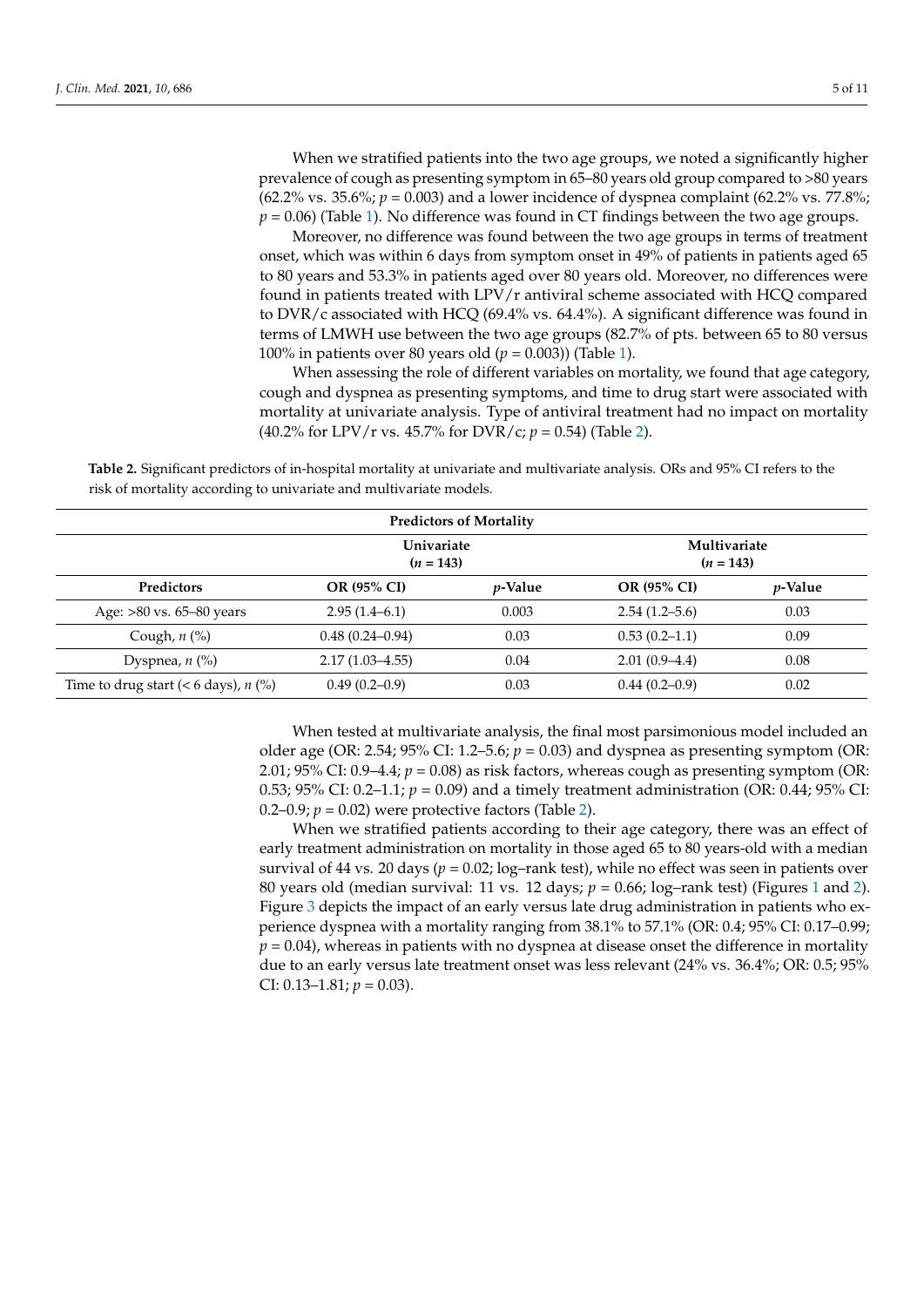<span id="page-5-0"></span>

Figure 1. Survival analysis in coronavirus disease 2019 (COVID-19) patients with 65-80 years comparing those who started the drug within 6 days (straight line) or later (dashed line) from symptom onset. A vertical symbol on lines represents censored cases.

tality due to an early versus late treatment on set  $\alpha$  vs. 36.4%; OR: 0.5; OR: 0.5; OR: 0.5; OR: 0.5; OR: 0.5; OR: 0.5; OR: 0.5; OR: 0.5; OR: 0.5; OR: 0.5; OR: 0.5; OR: 0.5; OR: 0.5; OR: 0.5; OR: 0.5; OR: 0.5; OR: 0.5;

<span id="page-5-1"></span>

**Figure 2.** Survival analysis in COVID-19 patients with >80 years comparing those who started the drug within 6 days (straight line) or later (dashed line) from symptom onset. A vertical symbol on lines represents censored cases.

Age category: > 80 years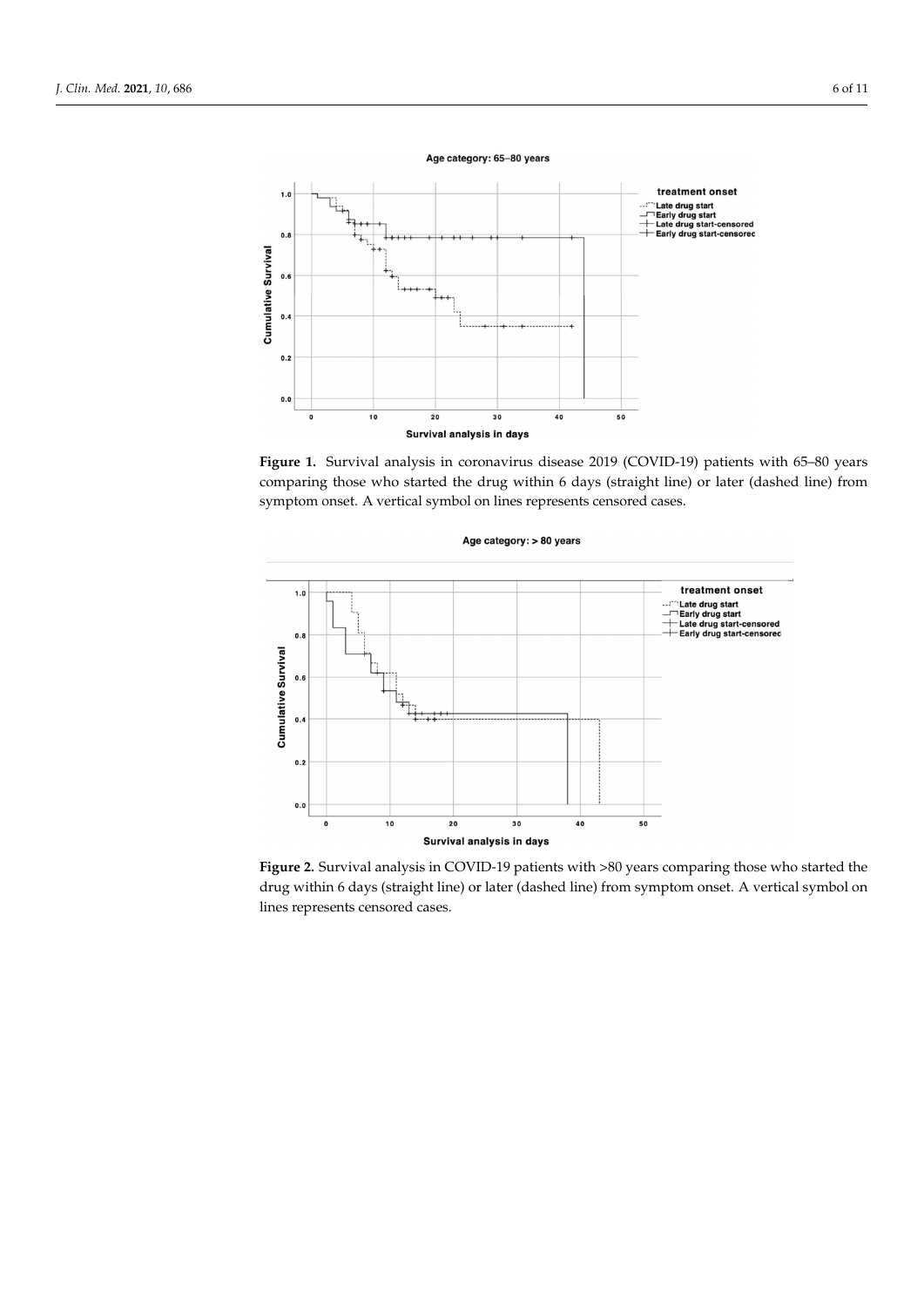<span id="page-6-0"></span>



# **4. Discussion 4. Discussion**

This single-center, observational study has shown that an early (within 6 days of the contract of the contract of the contract of the contract of the contract of the contract of the contract of the contract of the contract symptoms onset) administration of therapeutics with antiviral activity against SARS-CoV-2 associated with Hydroxychloroquine could be effective in the treatment of COVID-19 in patients from 65 to 80 years of age, whereas it has been found to be less effective in patients patients from 65 to 80 years of age, whereas it has been found to be less effective in patients over 80 years old. Noteworthy, the time interval from symptom presentation to treatment over 80 years old. Noteworthy, the time interval from symptom presentation to treatment onset has been identified as a critical component, which we assume contributed to a more onset has been identified as a critical component, which we assume contributed to a more favorable outcome [\[19\]](#page-9-8). These results could be explained by the fact that the first stage of favorable outcome [19]. These results could be explained by the fact that the first stage of SARS-CoV-2 infection (also known as Stage I), in which the virus replication is taking place, is more sensitive to antiviral agents, and either HCQ and LPV/r or DVR/c can potentially decrease the viral load changing the natural course of disease [\[22\]](#page-9-11). As a matter of fact, the first phase is generally characterized by fever and dry cough occurrence. These were more commonly depicted as the presenting symptoms in individuals between 65 and 80 years of age and were associated with lower mortality in the current study. On the contrary, drugs administered in a later phase, such as phase two (namely the pulmonary phase in which dyspnea was the cardinal symptom) or phase 3 (also called the inflammatory phase), seemed to be less effective [17,22–28]. associated with Hydroxychloroquine could be effective in the treatment of COVID-19 in

Of note, Cao reported the first open-label randomized controlled clinical trial of  $LPV/r$ therapy during the SARS-CoV-2 pandemic. Ninety-nine patients were assigned to the LPV/r group, whereas the other half was assigned to the standard-care group. The study concluded that no benefits were observed with  $LPV/r$  treatment when compared to standard care. Interestingly enough, they found that early initiation of the treatment  $\left($  <12 days from symptom onset) lead to a lower mortality rate as compared to standards of care with no statistical significance [\[29\]](#page-9-13). An additional paper comparing LPV/r monotherapy and combined therapy with Interferon beta-1b and ribavirin showed a significant difference<br>con viral pais automas and clinical reservory which we meet propounced in these who experimently and ribative and ribative receivery, which was noted pronounced in these with received the drug within 7 days from symptom onset [\[29\]](#page-9-13). Similar data were shown in ence on virologic outcomes and clinical recovery, which was most proportion another study, showing a shorter duration of viral shedding in pts. treated with LPV/r and Interferon within 5 days of symptom onset [\[30\]](#page-9-14). on virologic outcomes and clinical recovery, which was most pronounced in those who

A more recent, multicentric (over 30 countries) mortality trial in 11,266 adults hospitalized for COVID-19 of four re-purposed antiviral drugs (Remdesivir, Hydroxychloroquine, Lopinavir (fixed-dose combination with Ritonavir) and Interferon-β1a did not find any significant results [\[30\]](#page-9-14). A possible explanation of the low efficacy of the abovementioned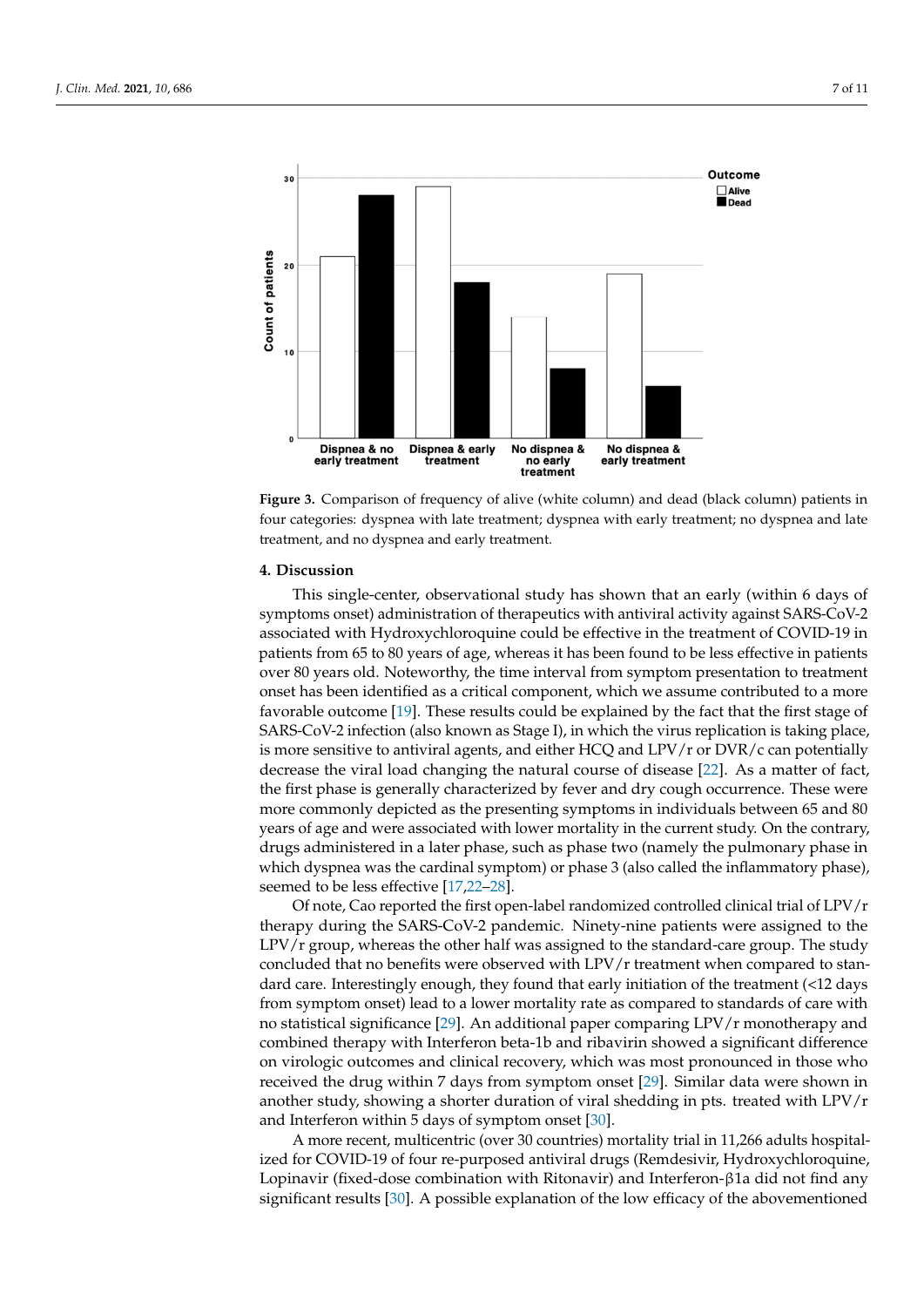studies could be that patients were enrolled in advanced stages of the disease (e.g., stage II or III) rather than in an initial phase usually described as  $> 10$  days after symptom onset, thus lacking the possibility to impede viral replication at an early disease stage. However, in the study, there was no evaluation of the impact of time of drug administration and no evaluation of a combined treatment of Hydroxychloroquine and an antiviral treatment as in this case.

As of DVR/c, there are less data on its efficacy. A small trial including 30 patients with mild form was randomized to receive DRV/c for 5 days and Interferon-alpha 2b inhalation or Interferon-alpha 2b inhalation alone, with no difference in efficacy [\[30\]](#page-9-14). Another study in a very small sample of critically ill patients with COVID-19 showed that the Darunavir– Cobicistat therapy was found to be associated with a significant survival benefit in critically ill patients with SARS-CoV-2 infection [\[30\]](#page-9-14).

We are not aware of any study testing the efficacy of an early administration of HCQ and anti-retroviral agents, even if out of a controlled clinical trial setting. On the other hand, we have to claim that we cannot infer from this study whether the efficacy on disease outcome was related to a combination of either one of the two antiviral drugs with HCQ or DVR/c and LPV/r alone.

Additional predictors of mortality were also investigated with multivariate analysis in this study, and age was confirmed as a key player in COVID-19 patients' outcome. Several explanations can be provided to clarify this finding: (1) older adults are more likely to have multiple comorbidities which represent significant risk factors for COVID-19 complications [\[31\]](#page-9-15); (2) frailty, defined as a biological syndrome featured by cumulative declines in different physiological systems and resulting in a loss of reserves and resistance to external stressors, is more common in patients aged over 80 years; (3) immune system efficiency is known to decrease during aging, representing a physiological mechanism leading to a higher susceptibility to infections; 4) reduced mobility and autonomy can lead to a delay in access to hospital care [\[32](#page-10-0)[–37\]](#page-10-1).

Interestingly, we observed distinctive patterns when analyzing the results in terms of the presenting symptoms of SARS-CoV-2 infection. In univariate and multivariate analyses, cough was found to be associated with lower mortality, whereas dyspnea as presenting symptom with higher mortality; this could be due to the fact that its presence implicates the onset of respiratory failure typical of stage II of the disease, while cough could be present in phase I. These same symptoms occurred differently in different age categories, cough being more commonly the presenting symptom in younger patients, whereas dyspnea in older individuals. These results can be interpreted by the fact that an earlier occurrence of defense mechanisms, such as cough, by younger individuals could anticipate the awareness of the disease and the timing of drug administration. In this regard, it is worthwhile mentioning that all patients recruited in this study had to have a ground-glass appearance on the pulmonary CT scan to confirm a pulmonary involvement.

Study limitations of this observational study include the retrospective collection of data, the limited sample size, and the non-randomization scheme. The consideration that presenting symptoms at ED admission were retrieved from medical charts could explain the low prevalence of symptoms, such as anosmia and ageusia, which were perhaps not sufficiently scrutinized at the beginning of the pandemic [\[23,](#page-9-16)[38](#page-10-2)[–40\]](#page-10-3).

In these unpredictable times of facing a rapidly spreading viral pandemic, we consider of great importance to focus on treatments that might change the natural course of the disease, in particular in high-risk patients. An important risk factor being the patient's age, which we chose to focus on in the current study. We also consider of equal importance the urgent need to identify the molecular mechanisms underlying infection spread in specific patient subsets. Of note, it has been reported that the progression of the disease follows some pathways of diffusion and immune-escape which are often adopted by tumors, especially affecting the nervous system [\[41–](#page-10-4)[47\]](#page-10-5).

The main findings we can deduct from the current study regarding patients over 65 years of age are that symptom presentation, age category, and timely drug administration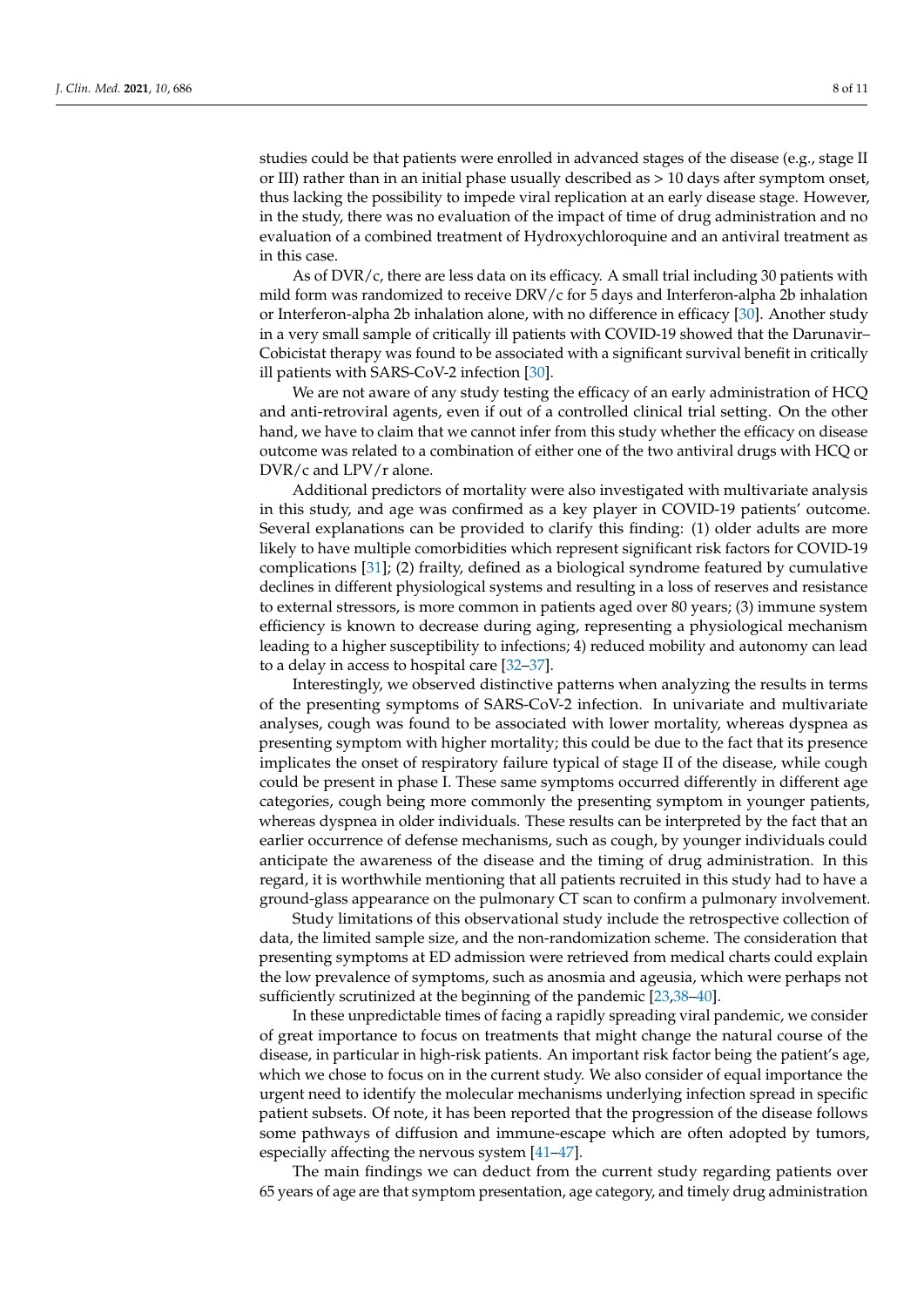can modify the outcome in terms of mortality risk. An accurate clinical monitoring of symptoms, in particular in older adults, and a timely administration of treatment represent fundamental elements in the management of the COVID-19 pandemic in older patients.

Statistical power calculation showed that our sample of 143 patients allowed the detection of an OR of difference in mortality between early and late drug start between 2.5 and 3.0. We are very keen to see if larger observational studies and randomized controlled clinical trials will confirm whether a timely administration of therapeutics with antiviral activity against SARS-CoV-2, which were accompanied by LWMH and antibiotics in selected patients, is effective in reducing mortality. Moreover, the use of each drug individually, rather than in combination, should be evaluated to understand their efficacy.

However, it is important to remember that treating a disease is not the same as stopping the contagion. Compliance with current regulations is the only key to reverse the trend and avoid the spread of the virus.

### **5. Conclusions**

Even if not specifically classified as a time-dependent disease, COVID-19, as many other viral conditions, seem to benefit from early intervention, particularly in patients between 65 and 80 years old. Attention to particular symptoms at patient presentation could encourage earlier intervention and drug administration. Of note, symptom onset should be carefully considered when facing COVID-19 as it can lead to an appropriate therapeutic approach.

**Author Contributions:** On behalf of the Humanitas COVID-19 Task Force: Conceptualization, A.D. and G.C.; methodology and data collection, A.D., G.C., D.P., M.K., and S.S.; software and validation, D.P.; formal analysis, F.M.-B.; investigation, A.D. and A.V.; data curation, E.A. and F.M.-B.; writing—original draft preparation, A.D. and F.M.-B.; writing—review and editing, A.D., A.V., and F.M.-B.; supervision, V.S. and A.V. All authors have read and agreed to the published version of the manuscript.

**Funding:** This research received no external funding.

**Institutional Review Board Statement:** The study was conducted according to the guidelines of the Declaration of Helsinki and approved by the Ethics Committee of HUMANITAS (Protocol nr. 369/20; approved on: 22/04/2020).

**Informed Consent Statement:** Informed consent was obtained from all subjects involved in the study.

**Data Availability Statement:** The data presented in this study are available on request from the corresponding author. The data are not publicly available due to the limitations of the study protocol.

**Acknowledgments:** We would like to thank and dedicate this paper to all the professional caregivers who dedicated their time and energy to this global crisis in Lombardy and Italy. We would also like to dedicate this to those who lost their life and to the families who lost their loved ones.

**Conflicts of Interest:** The authors declare no conflict of interest.

#### **References**

- <span id="page-8-0"></span>1. FDA. Coronavirus (COVID-19) Drugs. Available online: [https://www.fda.gov/drugs/emergency-preparedness-drugs/](https://www.fda.gov/drugs/emergency-preparedness-drugs/coronavirus-covid-19-drugs) [coronavirus-covid-19-drugs](https://www.fda.gov/drugs/emergency-preparedness-drugs/coronavirus-covid-19-drugs) (accessed on 28 January 2021).
- <span id="page-8-1"></span>2. Baden, L.R.; Rubin, E.J. Covid-19—The Search for Effective Therapy. *N. Engl. J. Med.* **2020**, *382*, 1851–1852. [\[CrossRef\]](http://doi.org/10.1056/NEJMe2005477)
- 3. Chen, F.; Chan, K.H.; Jiang, Y.; Kao, R.Y.; Lu, H.T.; Fan, K.W.; Cheng, V.C.; Tsui, W.H.; Hung, I.F.; Lee, T.S.; et al. In vitro susceptibility of 10 clinical isolates of SARS coronavirus to selected antiviral compounds. *J. Clin. Virol.* **2004**, *31*, 69–75. [\[CrossRef\]](http://doi.org/10.1016/j.jcv.2004.03.003)
- 4. Kim, E.J.; Choi, S.H.; Park, J.S.; Kwon, Y.S.; Lee, J.; Kim, Y.; Lee, S.Y.; Choi, E.Y. Use of Darunavir-Cobicistat as a Treatment Option for Critically Ill Patients with SARS-CoV-2 Infection. *Yonsei Med. J.* **2020**, *61*, 826–830. [\[CrossRef\]](http://doi.org/10.3349/ymj.2020.61.9.826)
- <span id="page-8-2"></span>5. Takahashi, T.; Luzum, J.A.; Nicol, M.R.; Jacobson, P.A. Pharmacogenomics of COVID-19 therapies. *NPJ Genom. Med.* **2020**, *5*, 35. [\[CrossRef\]](http://doi.org/10.1038/s41525-020-00143-y)
- <span id="page-8-3"></span>6. Pal, A.; Pawar, A.; Goswami, K.; Sharma, P.; Prasad, R. Hydroxychloroquine and Covid-19: A Cellular and Molecular Biology Based Update. *Indian J. Clin. Biochem.* **2020**, *35*, 274–284. [\[CrossRef\]](http://doi.org/10.1007/s12291-020-00900-x) [\[PubMed\]](http://www.ncbi.nlm.nih.gov/pubmed/32641874)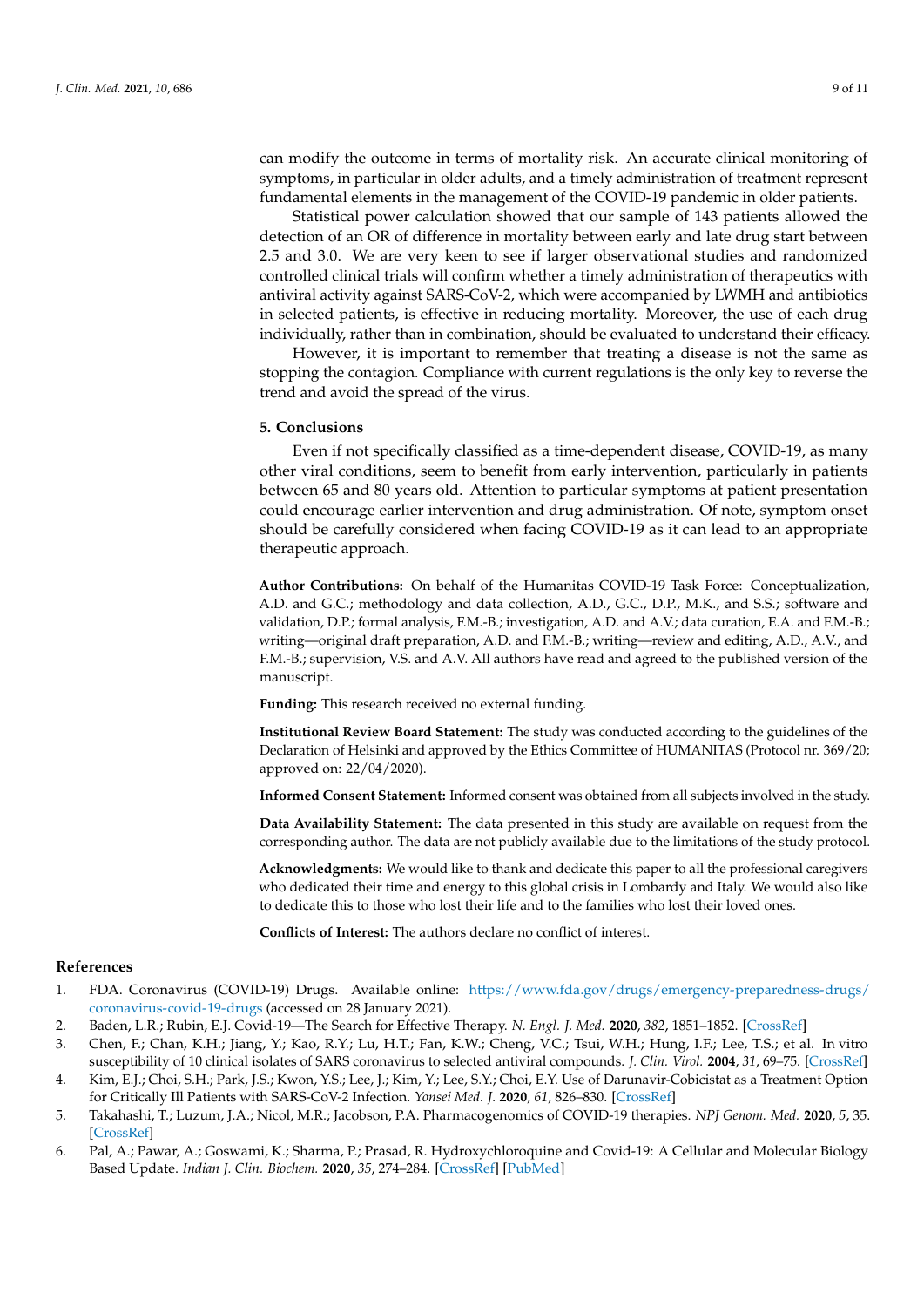- 7. Arshad, S.; Kilgore, P.; Chaudhry, Z.S.; Jacobsen, G.; Wang, D.D.; Huitsing, K.; Brar, I.; Alangaden, G.J.; Ramesh, M.S.; McKinnon, J.E.; et al. Treatment with hydroxychloroquine, azithromycin, and combination in patients hospitalized with COVID-19. *Int. J. Infect. Dis.* **2020**, *97*, 396–403. [\[CrossRef\]](http://doi.org/10.1016/j.ijid.2020.06.099) [\[PubMed\]](http://www.ncbi.nlm.nih.gov/pubmed/32623082)
- <span id="page-9-0"></span>8. Sinha, N.; Balayla, G. Hydroxychloroquine and COVID-19. *Postgrad. Med. J.* **2020**, *96*, 550–555. [\[CrossRef\]](http://doi.org/10.1136/postgradmedj-2020-137785) [\[PubMed\]](http://www.ncbi.nlm.nih.gov/pubmed/32295814)
- <span id="page-9-1"></span>9. Song, Y.; Zhang, M.; Yin, L.; Wang, K.; Zhou, Y.; Zhou, M.; Lu, Y. COVID-19 treatment: Close to a cure? A rapid review of pharmacotherapies for the novel coronavirus (SARS-CoV-2). *Int. J. Antimicrob. Agents* **2020**, *56*, 106080. [\[CrossRef\]](http://doi.org/10.1016/j.ijantimicag.2020.106080) [\[PubMed\]](http://www.ncbi.nlm.nih.gov/pubmed/32634603)
- 10. Chary, M.A.; Barbuto, A.F.; Izadmehr, S.; Hayes, B.D.; Burns, M.M. COVID-19: Therapeutics and Their Toxicities. *J. Med. Toxicol.* **2020**, *16*, 284–294. [\[CrossRef\]](http://doi.org/10.1007/s13181-020-00777-5)
- 11. Iyer, M.; Jayaramayya, K.; Subramaniam, M.D.; Lee, S.B.; Dayem, A.A.; Cho, S.G.; Vellingiri, B. COVID-19: An update on diagnostic and therapeutic approaches. *BMB Rep.* **2020**, *53*, 191–205. [\[CrossRef\]](http://doi.org/10.5483/BMBRep.2020.53.4.080)
- 12. Desai, A.; Voza, G.; Paiardi, S.; Teofilo, F.I.; Caltagirone, G.; Pons, M.R.; Aloise, M.; Kogan, M.; Tommasini, T.; Savevski, V.; et al. The role of anti-hypertensive treatment, comorbidities and early introduction of LMWH in the setting of COVID-19: A retrospective, observational study in Northern Italy. *Int. J. Cardiol.* **2020**. [\[CrossRef\]](http://doi.org/10.1016/j.ijcard.2020.09.062)
- <span id="page-9-2"></span>13. Bein, B.; Bachmann, M.; Huggett, S.; Wegermann, P. SARS CoV-2/COVID-19: Evidence-Based Recommendation on Diagnosis and Therapy. *Anasthesiol. Intensivmed. Notfallmed. Schmerzther.* **2020**, *55*, 257–265. [\[CrossRef\]](http://doi.org/10.1055/a-1156-3991)
- <span id="page-9-3"></span>14. CDC. COVID-19 Increased Risk of Hospotalization or Death. Available online: [https://www.cdc.gov/coronavirus/2019-ncov/](https://www.cdc.gov/coronavirus/2019-ncov/need-extra-precautions/older-adults.html) [need-extra-precautions/older-adults.html](https://www.cdc.gov/coronavirus/2019-ncov/need-extra-precautions/older-adults.html) (accessed on 28 January 2021).
- <span id="page-9-4"></span>15. World Medical Association. World Medical Association Declaration of Helsinki: Ethical principles for medical research involving human subjects. *JAMA* **2013**, *310*, 2191–2194. [\[CrossRef\]](http://doi.org/10.1001/jama.2013.281053)
- <span id="page-9-5"></span>16. WHO. Clinical Management of COVID-19. Available online: [https://www.who.int/publications/i/item/clinical-management](https://www.who.int/publications/i/item/clinical-management-of-covid-19)[of-covid-19](https://www.who.int/publications/i/item/clinical-management-of-covid-19) (accessed on 28 January 2021).
- <span id="page-9-6"></span>17. Desai, A.; Santonocito, O.G.; Caltagirone, G.; Kogan, M.; Ghetti, F.; Donadoni, I.; Porro, F.; Savevski, V.; Poretti, D.; Ciccarelli, M.; et al. Effectiveness of Streptococcus Pneumoniae Urinary Antigen Testing in Decreasing Mortality of COVID-19 Co-Infected Patients: A Clinical Investigation. *Medicina (Kaunas)* **2020**, *56*, 572. [\[CrossRef\]](http://doi.org/10.3390/medicina56110572)
- <span id="page-9-7"></span>18. Fine, M.J.; Auble, T.E.; Yealy, D.M.; Hanusa, B.H.; Weissfeld, L.A.; Singer, D.E.; Coley, C.M.; Marrie, T.J.; Kapoor, W.N. A Prediction Rule to Identify Low-Risk Patients with Community-Acquired Pneumonia. *N. Engl. J. Med.* **1997**, *336*, 243–250. [\[CrossRef\]](http://doi.org/10.1056/NEJM199701233360402)
- <span id="page-9-8"></span>19. Lim, W.S.; van der Eerden, M.M.; Laing, R.; Boersma, W.G.; Karalus, N.; Town, G.I.; Lewis, S.A.; Macfarlane, J.T. Defining community acquired pneumonia severity on presentation to hospital: An international derivation and validation study. *Thorax* **2003**, *58*, 377–382. [\[CrossRef\]](http://doi.org/10.1136/thorax.58.5.377)
- <span id="page-9-9"></span>20. Geriatric Medicine Research Collaborative. Age and frailty are independently associated with increased COVID-19 mortality and increased care needs in survivors: Results of an international multi-centre study. *Age Ageing* **2021**. [\[CrossRef\]](http://doi.org/10.1093/ageing/afab026)
- <span id="page-9-10"></span>21. Wang, X.; Ji, X. Sample Size Estimation in Clinical Research: From Randomized Controlled Trials to Observational Studies. *Chest* **2020**, *158*, S12–S20. [\[CrossRef\]](http://doi.org/10.1016/j.chest.2020.03.010) [\[PubMed\]](http://www.ncbi.nlm.nih.gov/pubmed/32658647)
- <span id="page-9-11"></span>22. Siddiqi, H.K.; Mehra, M.R. COVID-19 illness in native and immunosuppressed states: A clinical-therapeutic staging proposal. *J. Heart Lung Transpl.* **2020**, *39*, 405–407. [\[CrossRef\]](http://doi.org/10.1016/j.healun.2020.03.012) [\[PubMed\]](http://www.ncbi.nlm.nih.gov/pubmed/32362390)
- <span id="page-9-16"></span>23. Cocco, A.; Amami, P.; Desai, A.; Voza, A.; Ferreli, F.; Albanese, A. Neurological features in SARS-CoV-2-infected patients with smell and taste disorder. *J. Neurol.* **2020**, 1–3. [\[CrossRef\]](http://doi.org/10.1007/s00415-020-10135-8) [\[PubMed\]](http://www.ncbi.nlm.nih.gov/pubmed/32767117)
- 24. Luzzi, S.; Giotta Lucifero, A.; Marasco, S.; Del Maestro, M.; Bellantoni, G.; Gragnaniello, C. Targeting of renin-angiotensin system in COVID-19 patients affected by stroke: Emerging concerns about detrimental vs. benefit effect. *Interdiscip. Neurosurg.* **2020**, *22*, 100822. [\[CrossRef\]](http://doi.org/10.1016/j.inat.2020.100822) [\[PubMed\]](http://www.ncbi.nlm.nih.gov/pubmed/32835018)
- 25. Guzik, T.J.; Mohiddin, S.A.; Dimarco, A.; Patel, V.; Savvatis, K.; Marelli-Berg, F.M.; Madhur, M.S.; Tomaszewski, M.; Maffia, P.; D'Acquisto, F.; et al. COVID-19 and the cardiovascular system: Implications for risk assessment, diagnosis, and treatment options. *Cardiovasc. Res.* **2020**, *116*, 1666–1687. [\[CrossRef\]](http://doi.org/10.1093/cvr/cvaa106)
- 26. McElvaney, O.J.; McEvoy, N.L.; McElvaney, O.F.; Carroll, T.P.; Murphy, M.P.; Dunlea, D.M.; O, N.C.; Clarke, J.; O'Connor, E.; Hogan, G.; et al. Characterization of the Inflammatory Response to Severe COVID-19 Illness. *Am. J. Respir. Crit. Care Med.* **2020**, *202*, 812–821. [\[CrossRef\]](http://doi.org/10.1164/rccm.202005-1583OC)
- 27. Ellinghaus, D.; Degenhardt, F.; Bujanda, L.; Buti, M.; Albillos, A.; Invernizzi, P.; Fernández, J.; Prati, D.; Baselli, G.; Asselta, R.; et al. Genomewide Association Study of Severe Covid-19 with Respiratory Failure. *N. Engl. J. Med.* **2020**, *383*, 1522–1534. [\[CrossRef\]](http://doi.org/10.1056/NEJMoa2020283)
- <span id="page-9-12"></span>28. Azkur, A.K.; Akdis, M.; Azkur, D.; Sokolowska, M.; van de Veen, W.; Bruggen, M.C.; O'Mahony, L.; Gao, Y.; Nadeau, K.; Akdis, C.A. Immune response to SARS-CoV-2 and mechanisms of immunopathological changes in COVID-19. *Allergy* **2020**, *75*, 1564–1581. [\[CrossRef\]](http://doi.org/10.1111/all.14364)
- <span id="page-9-13"></span>29. Cao, B.; Wang, Y.; Wen, D.; Liu, W.; Wang, J.; Fan, G.; Ruan, L.; Song, B.; Cai, Y.; Wei, M.; et al. A Trial of Lopinavir–Ritonavir in Adults Hospitalized with Severe Covid-19. *N. Engl. J. Med.* **2020**, *382*, 1787–1799. [\[CrossRef\]](http://doi.org/10.1056/NEJMoa2001282)
- <span id="page-9-14"></span>30. Pan, H.; Peto, R.; Karim, Q.A.; Alejandria, M.; Henao-Restrepo, A.M.; García, C.H.; Kieny, M.-P.; Malekzadeh, R.; Murthy, S.; Preziosi, M.-P.; et al. Repurposed antiviral drugs for COVID-19—Interim WHO SOLIDARITY trial results. *medRxiv* **2020**. [\[CrossRef\]](http://doi.org/10.1101/2020.10.15.20209817)
- <span id="page-9-15"></span>31. CDC. Assessing Risk Factors for Severe COVID-19 Illness. Available online: [https://www.cdc.gov/coronavirus/2019-ncov/](https://www.cdc.gov/coronavirus/2019-ncov/covid-data/investigations-discovery/assessing-risk-factors.html) [covid-data/investigations-discovery/assessing-risk-factors.html](https://www.cdc.gov/coronavirus/2019-ncov/covid-data/investigations-discovery/assessing-risk-factors.html) (accessed on 28 January 2021).